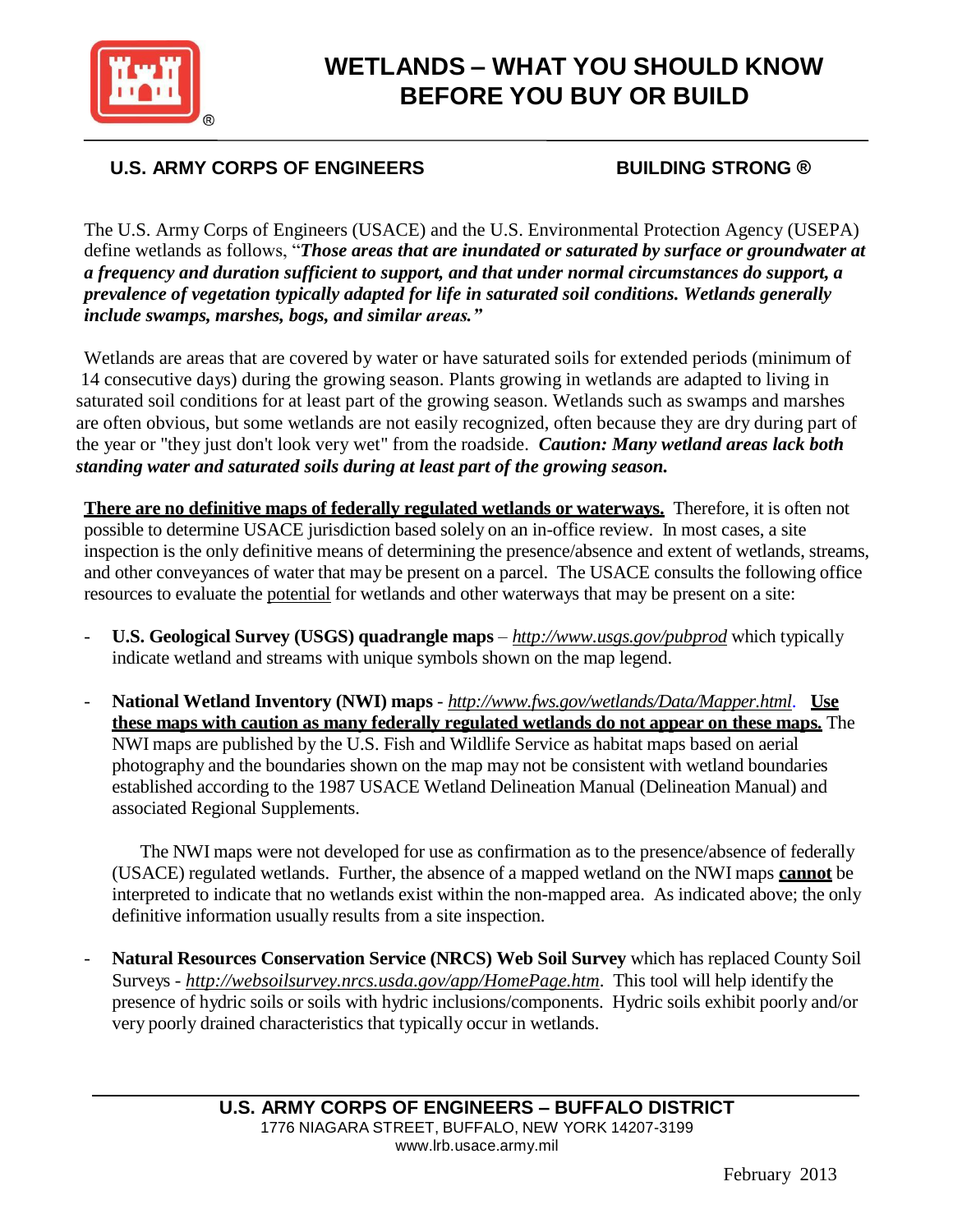- Other On-line Resource Maps:
	- o [http://maps.google.com](http://maps.google.com/)
	- o <http://bing.com/maps/>
- New York State Environmental Resource Mapper: <http://www.dec.ny.gov/imsmaps/ERM/viewer.htm>
- Many individual New York State counties have web sites with helpful mapping or geographic information.

Mapped indicators implying that wetlands or waterways may be present on a given parcel include, but are not limited to the following:

- Wetland or waterway symbols on the USGS topographic maps
- Identified wetland types on the NWI or New York State Freshwater Wetland Maps published by the New York State Department of Environmental Conservation
- Hydric soils or soils with hydric inclusions as depicted on the NRCS soil survey
- Streams, drainageways, ponds, or other water bodies as indicated on the USGS or NRCS maps.

If any of these indicators are mapped within a project site, the USACE recommends further investigation to determine if federally regulated wetlands or waterways are present on the site and if a Department of the Army permit is required for the proposed work.

It is not necessary that USACE personnel conduct the preliminary review of these resources. An individual can expedite the review process by conducting the initial review and compiling information which can be provided to the USACE in the event that further investigation is required. A review should be conducted on any land that is in an undeveloped "natural" state (e.g. wooded, scrub shrub, meadow, old field, etc.), that exhibits any of the indicators noted above, or is not currently being cropped and designated as "Prior Converted" (PC) cropland by the U.S. Department of Agriculture/NRCS.

If your preliminary review indicates that wetlands and streams may be present on the parcel, you should engage an individual familiar with federal delineation, such as an environmental consultant, to conduct a formal delineation to identify all wetlands, streams, ditches, drainageways, etc. on the parcel.

Delineation is the procedure used to flag and map the upland/wetland boundary and to identify and map all streams, drainages, other waterways/conveyances etc. on a parcel. Wetlands are required to be delineated in accordance with the Delineation Manual and appropriate Northcentral and Northeast Regional Supplement (Supplement). Copies of the Delineation Manual and the current Supplement version can be obtained at:

## [http://www.usace.army.mil/Missions/CivilWorks/RegulatoryProgramandPermits/reg\\_supp.aspx](http://www.usace.army.mil/Missions/CivilWorks/RegulatoryProgramandPermits/reg_supp.aspx)

After a wetland and waters delineation has been completed, a delineation report should be submitted to the USACE for review and verification. The report should contain a request that the USACE provide confirmation of the mapped location and boundaries of all aquatic resources identified and a request for determination of federal jurisdiction of the resources.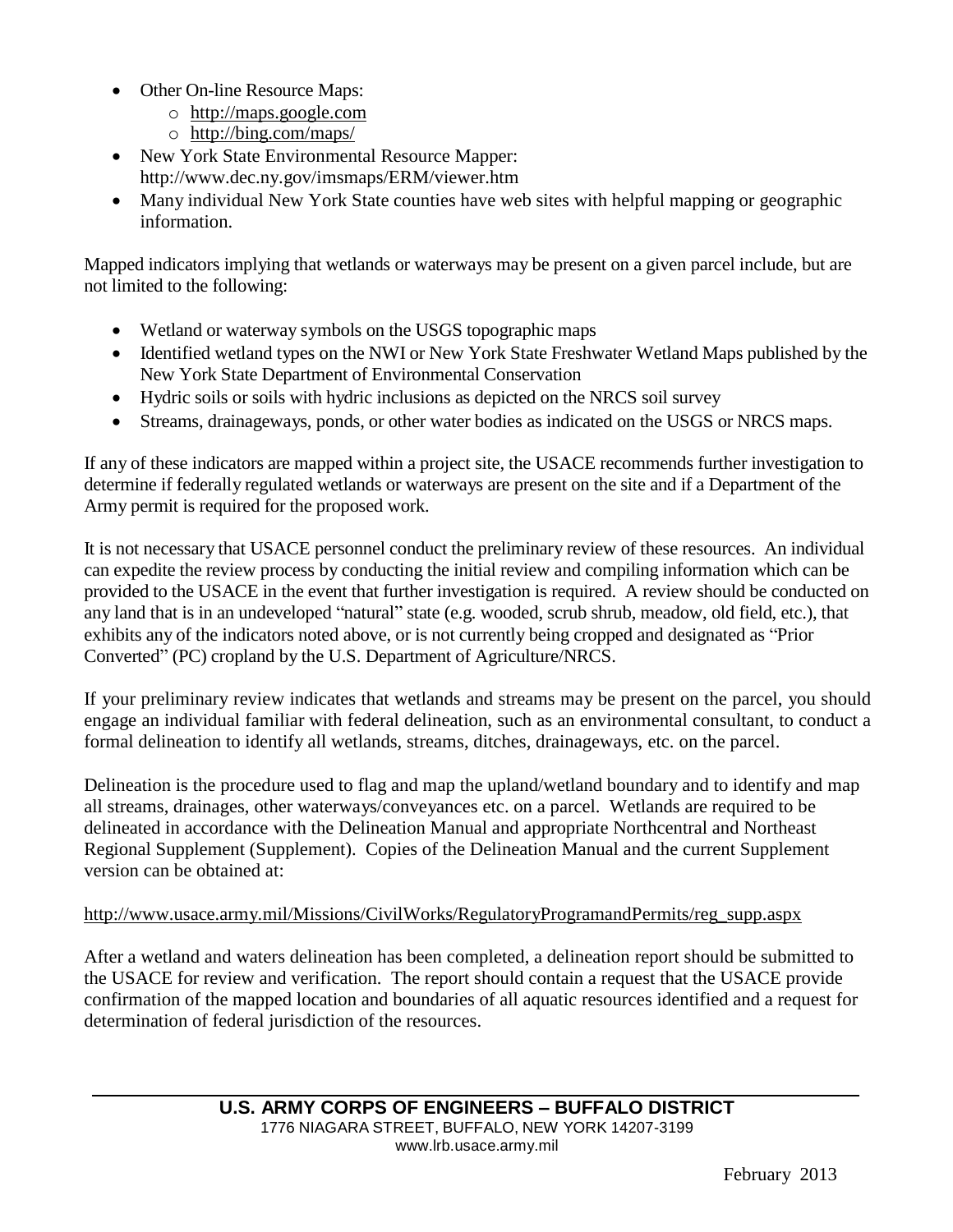The delineation should be verified by the USACE **prior to finalizing any project design** for the site to ensure that no further modifications of project plans would be needed to comply with the 404(b)(1) Guidelines (Guidelines). These Guidelines require that all practicable steps are taken to avoid and minimize impacts to aquatic resources. These steps may include, but are not limited to, redesign of the project and consideration of alternative project sites that contain less or no aquatic resources. Compensatory mitigation can be considered only after avoidance and minimization efforts and consideration of alternatives have been evaluated.

### **The USACE is the only regulatory agency authorized to determine the presence/absence and**

**extent of federally regulated waters and wetlands.** Note that USACE jurisdiction includes waters and wetlands regulated by the New York State Department of Environmental Conservation (NYSDEC). However, state and federal boundaries may not coincide because the two regulatory agencies utilize different criteria to determine wetland boundaries. The major disparity between federal and state regulatory authority is that the NYSDEC regulates wetland complexes that are 12.4 acres and larger upon which a 100 foot buffer is imposed. These "State" freshwater wetlands can be viewed on the New York State Environmental Resource Mapper website listed above. In general, the USACE regulates all wetlands regardless of size, and all streams regardless of their classification by NYSDEC.

If the final project design indicates that a Department of the Army permit is required because you propose to place fill into, or conduct certain in-water activities in a jurisdictional water of the United States, you will find the Joint Permit Application and submittal instructions on the USACE Buffalo District website at *<http://www.lrb.usace.army.mil/Missions/Regulatory.aspx>*. You can also contact the Buffalo District Office, 1776 Niagara Street, Buffalo, New York 14207, (716-879-4330) or the Auburn, New York Field Office, 7413 County House Road, Auburn, New York 13021, (315-255-8090) and request that a permit package be sent to you directly.